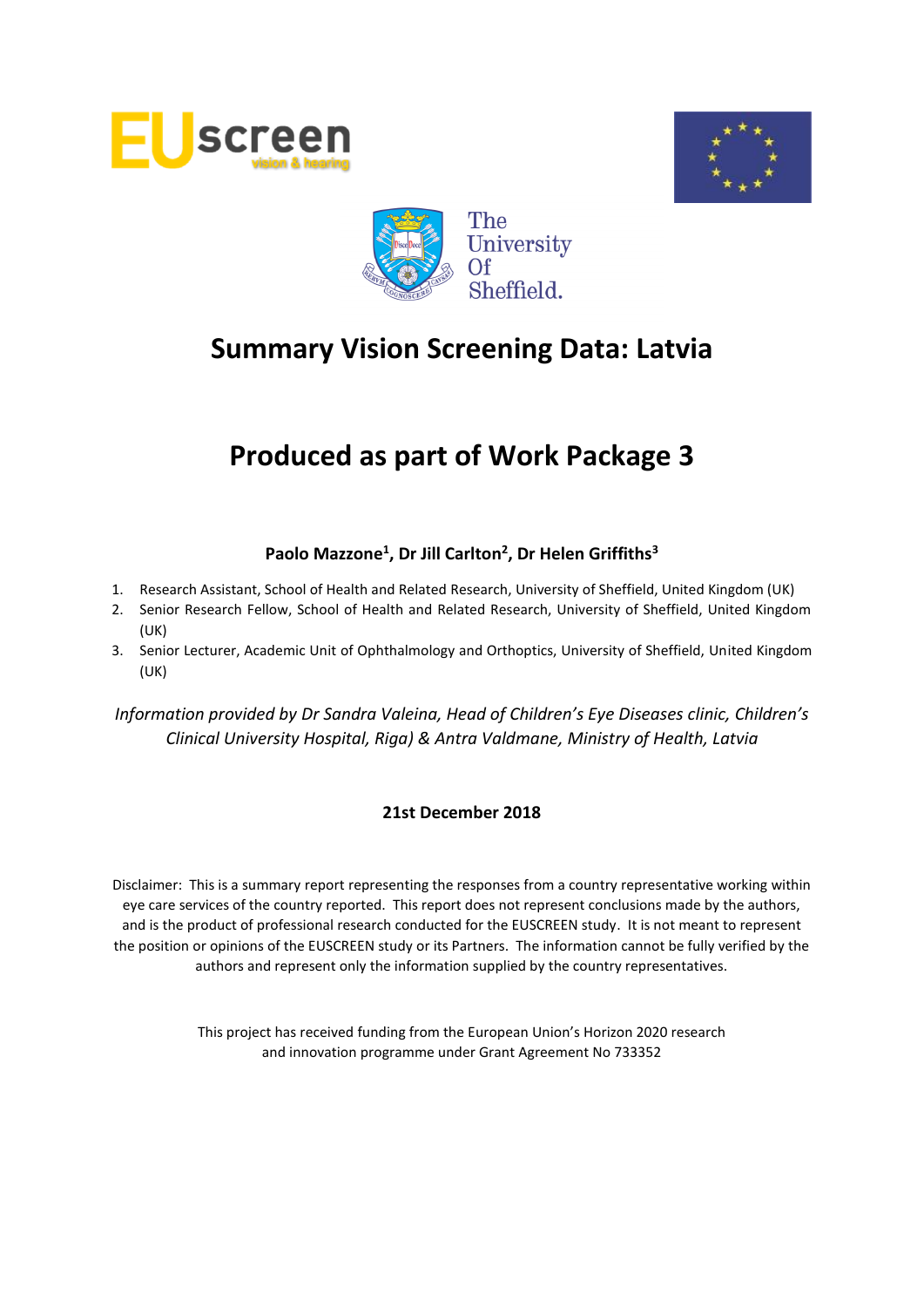



#### **Contents**

| 1  | <b>Glossary of Terms: Vision Screening</b>    |                                             |                |  |  |  |
|----|-----------------------------------------------|---------------------------------------------|----------------|--|--|--|
| 2  | Abbreviations                                 |                                             |                |  |  |  |
| 3  | Population and Healthcare Overview            |                                             |                |  |  |  |
| 4  |                                               | Vision Screening Commissioning and Guidance | 3              |  |  |  |
| 5  |                                               | Screening programme                         | 4              |  |  |  |
|    | 5.1                                           | Vision screening - Preterm babies           | 4              |  |  |  |
|    | 5.2                                           | Vision screening - Birth to 3 months        | $\overline{4}$ |  |  |  |
|    | 5.3                                           | Vision screening - 3 months to 36 months    | 4              |  |  |  |
|    | 5.4                                           | Vision screening - 36 months to 7 years     | 5              |  |  |  |
| 6  |                                               | <b>Automated Screening</b>                  | 10             |  |  |  |
| 7  |                                               | Provision for Visually Impaired             | 11             |  |  |  |
| 8  |                                               | Knowledge of existing screening programme   | 12             |  |  |  |
|    | 8.1                                           | Prevalence/Diagnosis                        | 12             |  |  |  |
|    | 8.2                                           | Coverage                                    | 12             |  |  |  |
|    | Screening evaluation<br>8.3<br>12             |                                             |                |  |  |  |
|    | 8.4<br><b>Treatment success</b><br>12         |                                             |                |  |  |  |
| 9  |                                               | Costs of vision screening in children       | 13             |  |  |  |
|    | Cost of vision screening<br>9.1               |                                             |                |  |  |  |
|    | Cost of treatment for amblyopia<br>9.2<br>13  |                                             |                |  |  |  |
|    | Cost of Treatment for strabismus<br>9.3<br>13 |                                             |                |  |  |  |
|    | Cost of treatment for cataract<br>9.4<br>13   |                                             |                |  |  |  |
| 10 | References<br>14                              |                                             |                |  |  |  |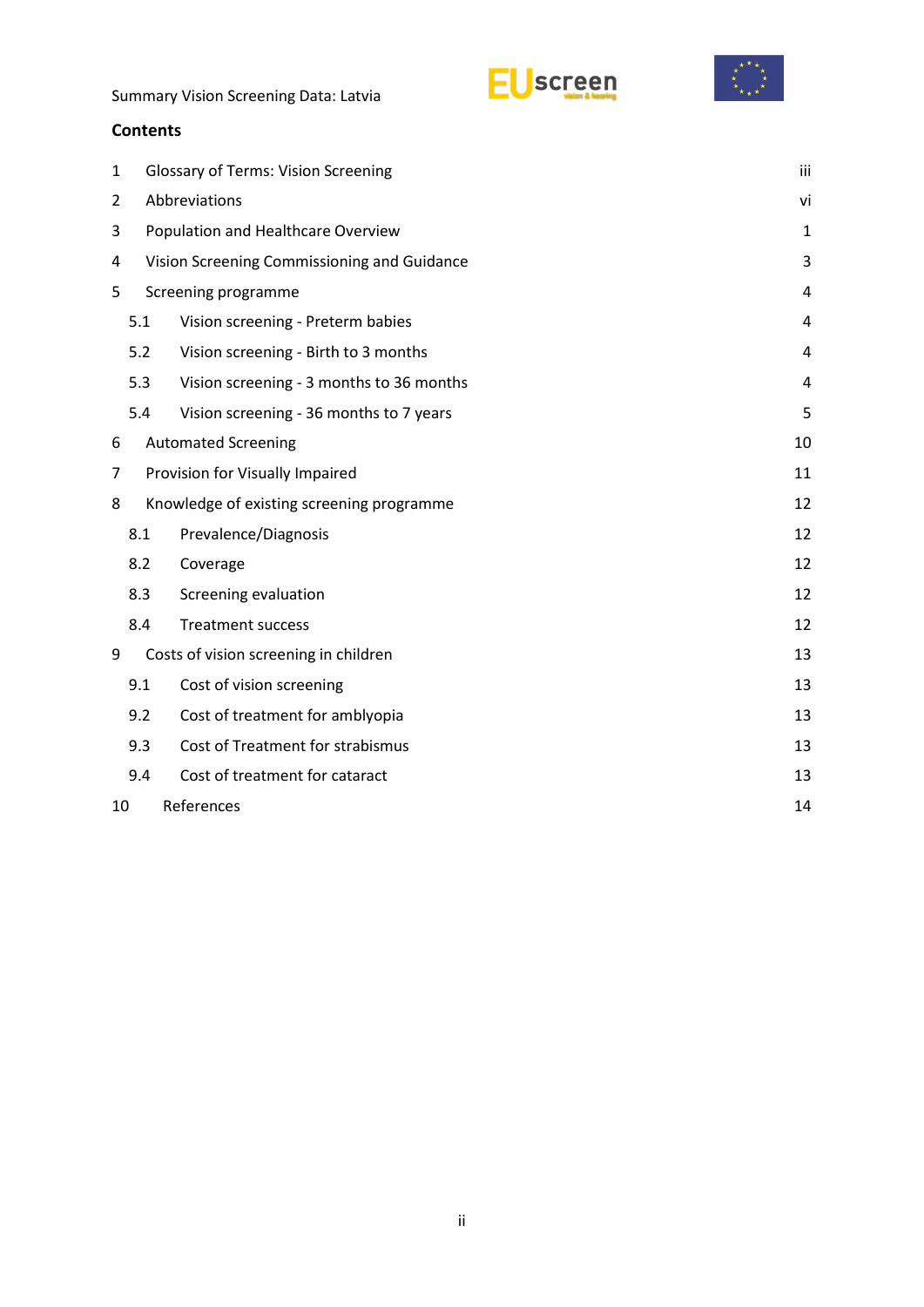# Uscreen



### <span id="page-2-0"></span>**1 Glossary of Terms: Vision Screening**

| <b>Abnormal test result</b> | A test result where a normal "pass" response could not be                                                                                                        |  |  |  |  |  |
|-----------------------------|------------------------------------------------------------------------------------------------------------------------------------------------------------------|--|--|--|--|--|
|                             | detected under good conditions. The result on screening                                                                                                          |  |  |  |  |  |
|                             | equipment may indicate "no response," "fail," or "refer."                                                                                                        |  |  |  |  |  |
| <b>Attendance rate</b>      | The proportion of all those invited for screening that are tested<br>and receive a result:                                                                       |  |  |  |  |  |
|                             | Invited for screening includes all those that are offered<br>$\bullet$<br>the screening test.<br>Tested and receive a result could be a "pass" or "referral<br>٠ |  |  |  |  |  |
|                             | to diagnostic assessment".                                                                                                                                       |  |  |  |  |  |
|                             | Attendance rate provides information on the willingness of<br>families to participate in screening.                                                              |  |  |  |  |  |
| <b>Compliance with</b>      | The percentage of those who are referred from screening to a                                                                                                     |  |  |  |  |  |
| referral (percentage)       | diagnostic assessment that actually attend the diagnostic<br>assessment.                                                                                         |  |  |  |  |  |
|                             |                                                                                                                                                                  |  |  |  |  |  |
|                             | Percentage of compliance provides information on the                                                                                                             |  |  |  |  |  |
|                             | willingness of families to attend the diagnostic assessment after                                                                                                |  |  |  |  |  |
|                             | referral from screening.                                                                                                                                         |  |  |  |  |  |
|                             |                                                                                                                                                                  |  |  |  |  |  |
| Coverage                    | The proportion of those eligible for screening that are tested and                                                                                               |  |  |  |  |  |
|                             | receive a result:                                                                                                                                                |  |  |  |  |  |
|                             |                                                                                                                                                                  |  |  |  |  |  |
|                             | Eligible for screening includes those within the population<br>٠                                                                                                 |  |  |  |  |  |
|                             | that are covered under the screening or health care                                                                                                              |  |  |  |  |  |
|                             | programme.                                                                                                                                                       |  |  |  |  |  |
|                             | Tested and receive a result could be a "pass" or "refer to                                                                                                       |  |  |  |  |  |
|                             | diagnostic assessment".                                                                                                                                          |  |  |  |  |  |
|                             |                                                                                                                                                                  |  |  |  |  |  |
|                             | Factors such as being offered screening, willingness to                                                                                                          |  |  |  |  |  |
|                             | participate, missed screening, ability to complete the screen, and                                                                                               |  |  |  |  |  |
|                             | ability to document the screening results will influence the                                                                                                     |  |  |  |  |  |
|                             | coverage.                                                                                                                                                        |  |  |  |  |  |
| <b>False negatives</b>      | The percentage of children with a visual deficit (defined by the                                                                                                 |  |  |  |  |  |
|                             | target condition) that receive a result of "pass" during screening.                                                                                              |  |  |  |  |  |
|                             |                                                                                                                                                                  |  |  |  |  |  |
|                             | Example: If 100 children with visual deficit are screened, and 1                                                                                                 |  |  |  |  |  |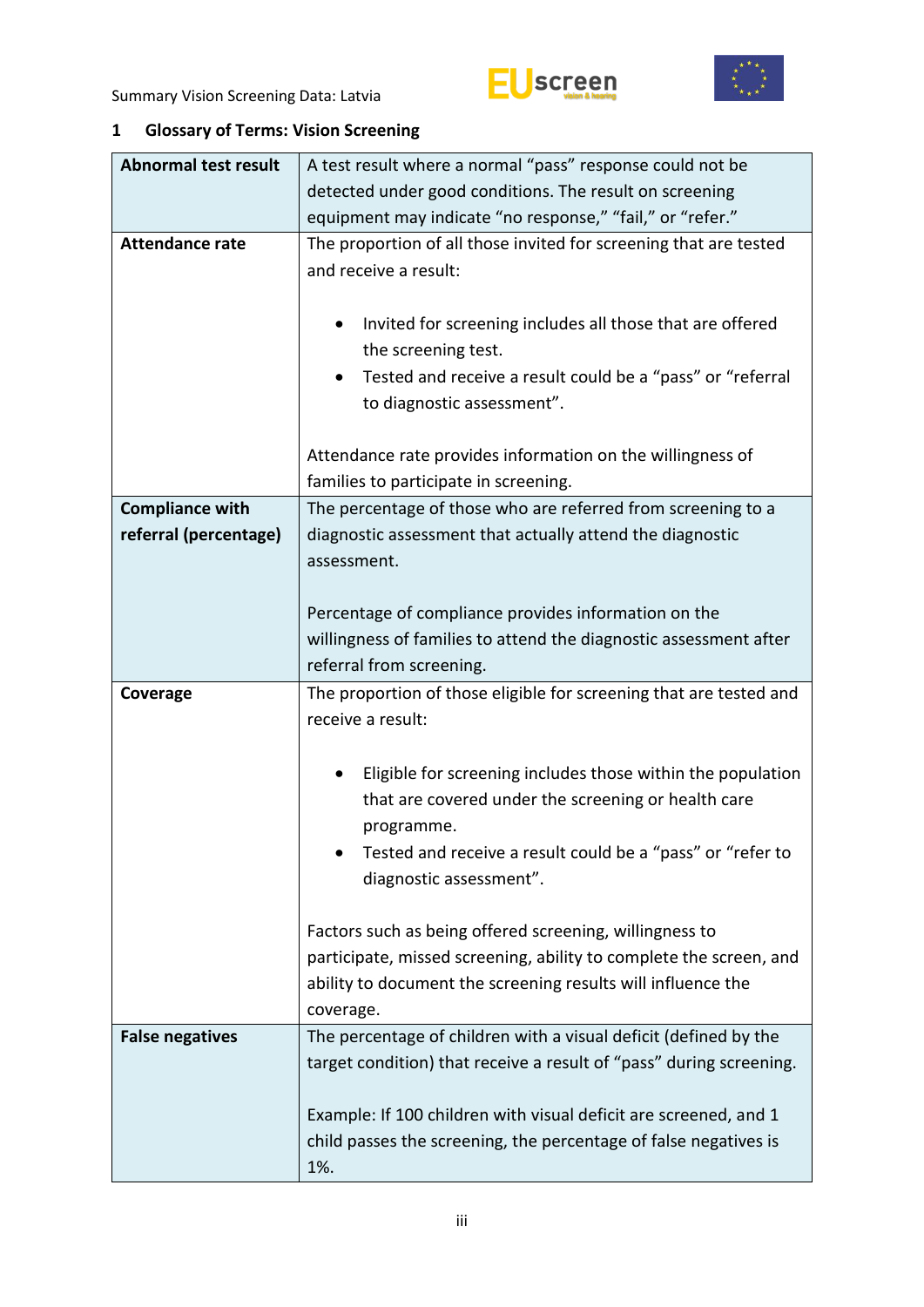# EUscreen



| <b>False positives</b>       | The percentage of children with normal vision that are referred                  |  |  |
|------------------------------|----------------------------------------------------------------------------------|--|--|
|                              | from screening to a diagnostic assessment.                                       |  |  |
| <b>Guidelines</b>            | Recommendations or instructions provided by an authoritative                     |  |  |
|                              | body on the practice of screening in the country or region.                      |  |  |
| <b>Vision screening</b>      | A person qualified to perform vision screening, according to the                 |  |  |
| professional                 | practice in the country or region.                                               |  |  |
| <b>Inconclusive test</b>     | A test result where a normal "pass" response could not be                        |  |  |
| result                       | detected due to poor test conditions or poor cooperation of the                  |  |  |
|                              | child.                                                                           |  |  |
| <b>Invited for screening</b> | Infants/children and their families who are offered screening.                   |  |  |
| <b>Outcome of vision</b>     | An indication of the effectiveness or performance of screening,                  |  |  |
| screening                    | such as a measurement of coverage rate, referral rate, number of                 |  |  |
|                              | children detected, etc.                                                          |  |  |
| Untreated amblyopia          | Those children who have not received treatment for amblyopia                     |  |  |
|                              | due to missed screening or missed follow-up appointment.                         |  |  |
| Persistent amblyopia         | Amblyopia that is missed by screening, or present after the child                |  |  |
|                              | has received treatment.                                                          |  |  |
| <b>Positive predictive</b>   | The percentage of children referred from screening who have a                    |  |  |
| value                        | confirmed vision loss.                                                           |  |  |
|                              |                                                                                  |  |  |
|                              |                                                                                  |  |  |
|                              | For example, if 100 babies are referred from screening for                       |  |  |
|                              | diagnostic assessment and 10 have normal vision and 90 have a                    |  |  |
|                              | confirmed visual defect, the positive predictive value would be                  |  |  |
|                              | 90%.                                                                             |  |  |
| <b>Prevalence</b>            | The percentage or number of individuals with a specific disease                  |  |  |
|                              | or condition. Prevalence can either be expressed as a percentage                 |  |  |
|                              | or as a number out of 1000 individuals within the same                           |  |  |
|                              | demographic.                                                                     |  |  |
| Programme                    | An organised system for screening, which could be based                          |  |  |
|                              | nationally, regionally or locally.                                               |  |  |
| Protocol                     | Documented procedure or sequence for screening, which could                      |  |  |
|                              | include which tests are performed, when tests are performed,                     |  |  |
|                              | procedures for passing and referring, and so forth.                              |  |  |
| <b>Quality assurance</b>     | A method for checking and ensuring that screening is functioning                 |  |  |
|                              | adequately and meeting set goals and benchmarks.                                 |  |  |
| Referral criteria            | A pre-determined cut-off boundary for when a child should be                     |  |  |
|                              | re-tested or seen for a diagnostic assessment.                                   |  |  |
| <b>Risk babies / Babies</b>  | All infants that are considered to be at-risk or have risk-factors               |  |  |
| at-risk                      | for vision defects/ophthalmic pathology according to the<br>screening programme. |  |  |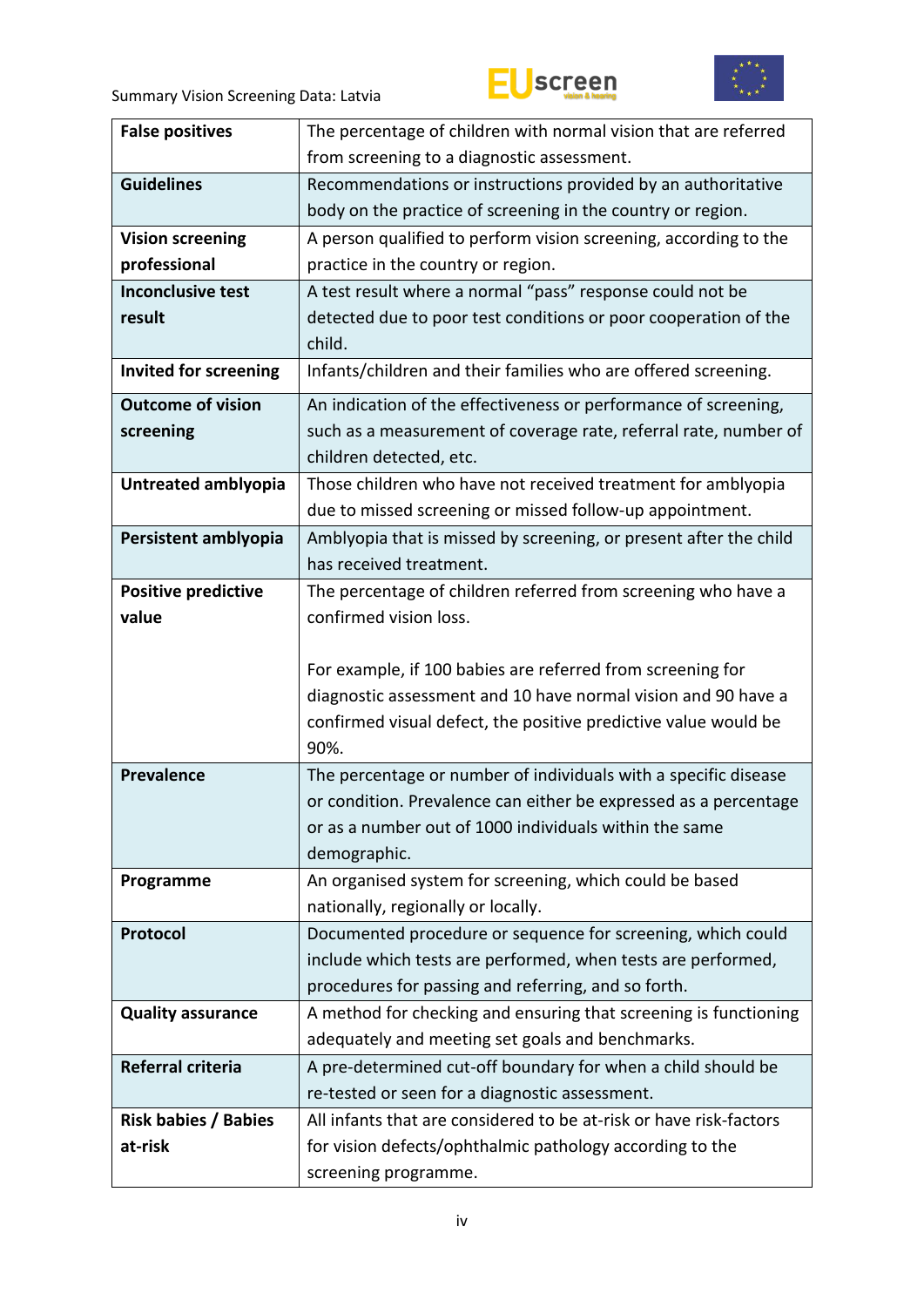



|                         | Two common risk factors are admission to the neonatal-intensive    |  |  |  |
|-------------------------|--------------------------------------------------------------------|--|--|--|
|                         | care unit (NICU) or born prematurely. However, other risk factors  |  |  |  |
|                         | for visual defects may also be indicated in the screening          |  |  |  |
|                         | programme.                                                         |  |  |  |
| Sensitivity             | The percentage of children with visual defects that are identified |  |  |  |
|                         | via the screening programme.                                       |  |  |  |
|                         |                                                                    |  |  |  |
|                         | For example, if 100 babies with visual defects are tested, and 98  |  |  |  |
|                         | of these babies are referred for diagnostic assessment and 2 pass  |  |  |  |
|                         | the screening, the sensitivity is 98%.                             |  |  |  |
| <b>Specificity</b>      | The percentage of children with normal vision that pass the        |  |  |  |
|                         | screening.                                                         |  |  |  |
|                         |                                                                    |  |  |  |
|                         | For example, if 100 babies with normal vision are tested, and 10   |  |  |  |
|                         | of these babies are referred for diagnostic assessment and 90      |  |  |  |
|                         | pass the screening, the specificity is 90%.                        |  |  |  |
| <b>Target condition</b> | The visual defect you are aiming to detect via the screening       |  |  |  |
|                         | programme.                                                         |  |  |  |
| Well, healthy babies    | Infants who are not admitted into the NICU or born prematurely     |  |  |  |
|                         | (born after a gestation period of less than 37 weeks).             |  |  |  |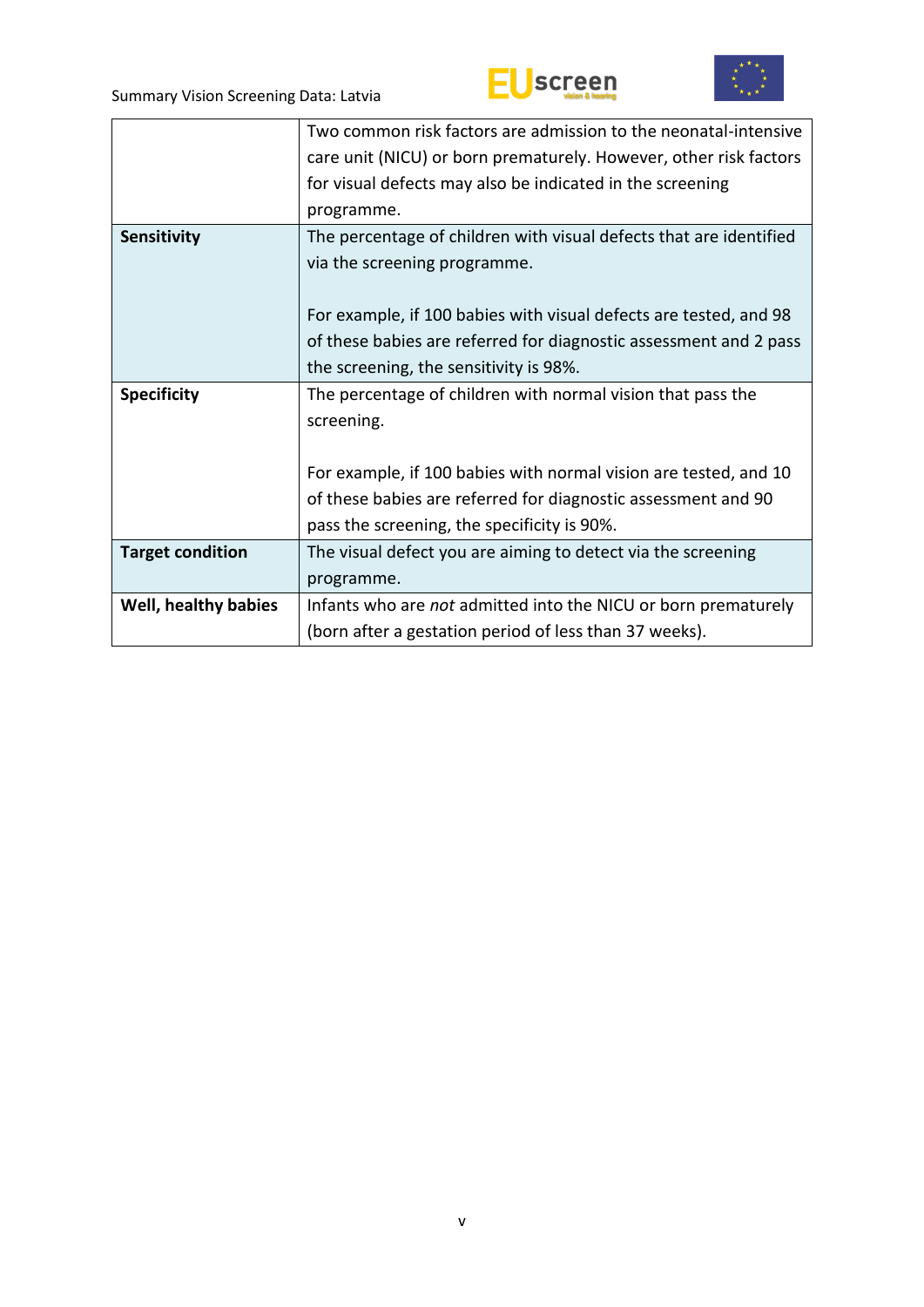



- <span id="page-5-0"></span>**2 Abbreviations**
- **CDPC** Centre for Disease Prevention and Control
- **Conv** Convergence
- **EM** Eye Motility
- **GDP** Gross Domestic Product
- **GP** General Practitioner
- **IOL** Intraocular lens
- **NICU** Neonatal-intensive care unit
- **NS** Not specified
- **PPP** Purchasing Power Parity
- **ROP** Retinopathy of Prematurity
- **RR** Red reflex
- **VA** Visual acuity
- **WHO** World Health Organisation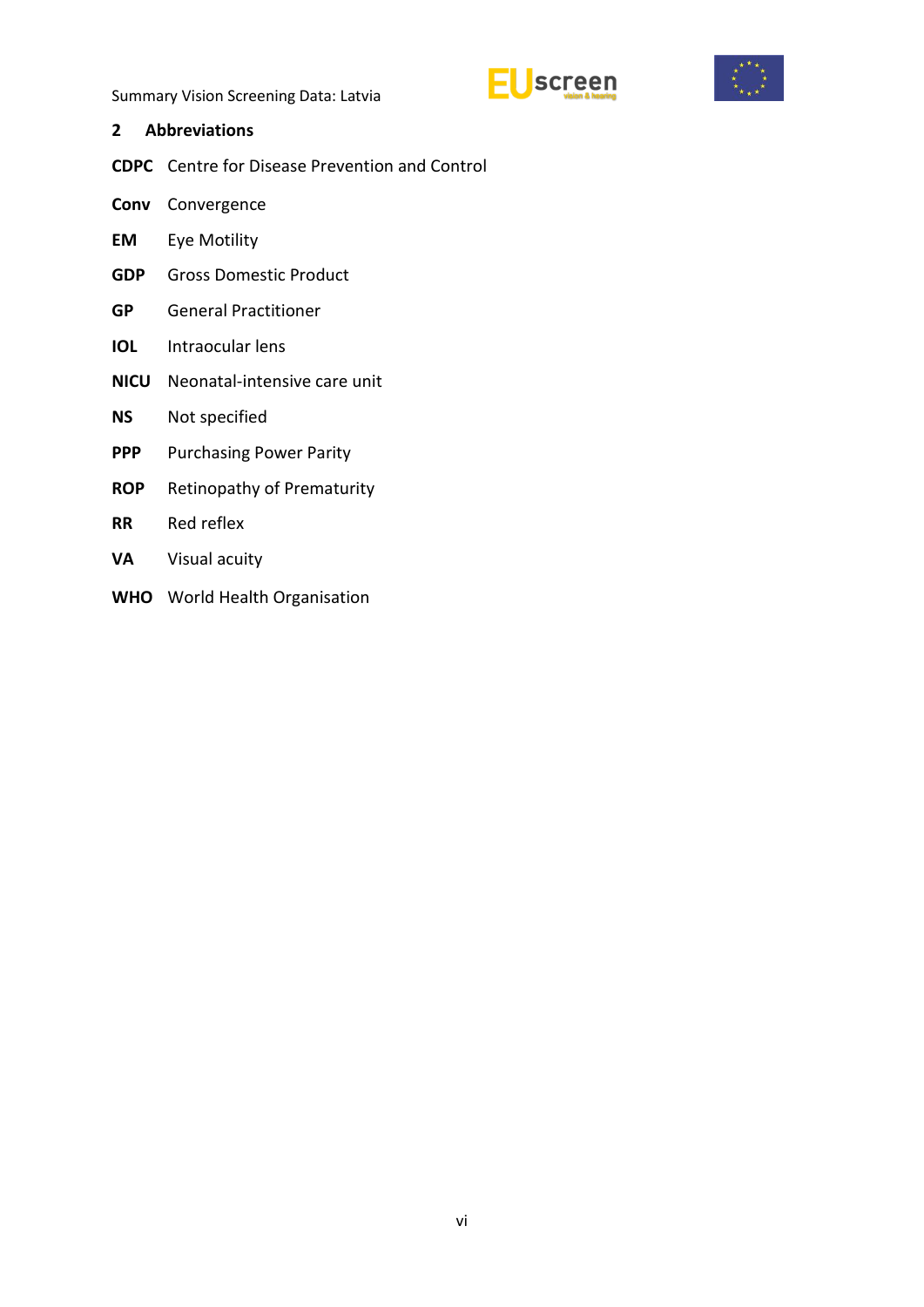



#### <span id="page-6-0"></span>**3 Population and Healthcare Overview**

The population of Latvia is 1,940,740 (World Bank, 2018a) and birth rate is estimated at 11.2 births/1,000 population in 2016 (World Bank, 2018b). The change in population and birth rate from 1960 to 2017 is shown in Figure 1, graphs A and B respectively.

Latvia has a reported population density of 31 people per square kilometre in 2017 and this has fallen from 35 people per square kilometre in 1961 (World Bank, 2018c). In terms of healthcare facilities, the total density of hospitals in 2013 was 1.56 per 100,000 population (WHO, 2016a). Infant mortality in 2017 is estimated at 3.6 deaths/1,000 live births in total (World Bank, 2018d).

The average life expectancy in Latvia is estimated at 74.5 years (World Bank, 2018e), with a death rate of 14.6 deaths/1,000 population in 2016 (World Bank, 2018f). Latvia has a gross national income per capita (PPP int. \$, 2013) of \$22,000 (WHO, 2016b). The estimated total expenditure on health per capita in 2014 was \$940 (Intl \$) and the total expenditure on health in 2014 as percentage of GDP was 5.9% (WHO, 2016b).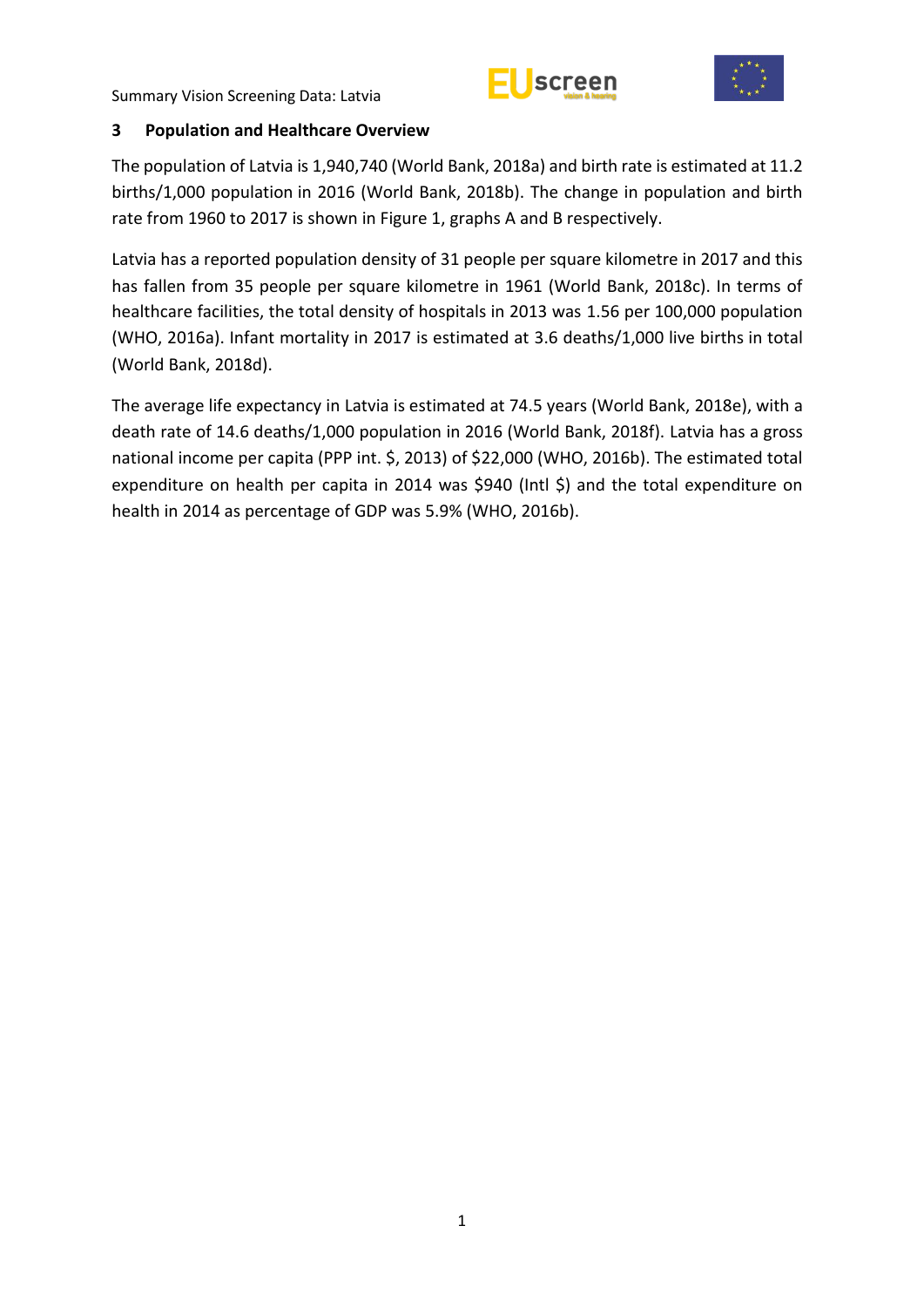

#### *Figure 1: Change in the Total Population and Birth Rate in Latvia between 1960 and 2017*



*Source: Information sourced from World Bank (2018)*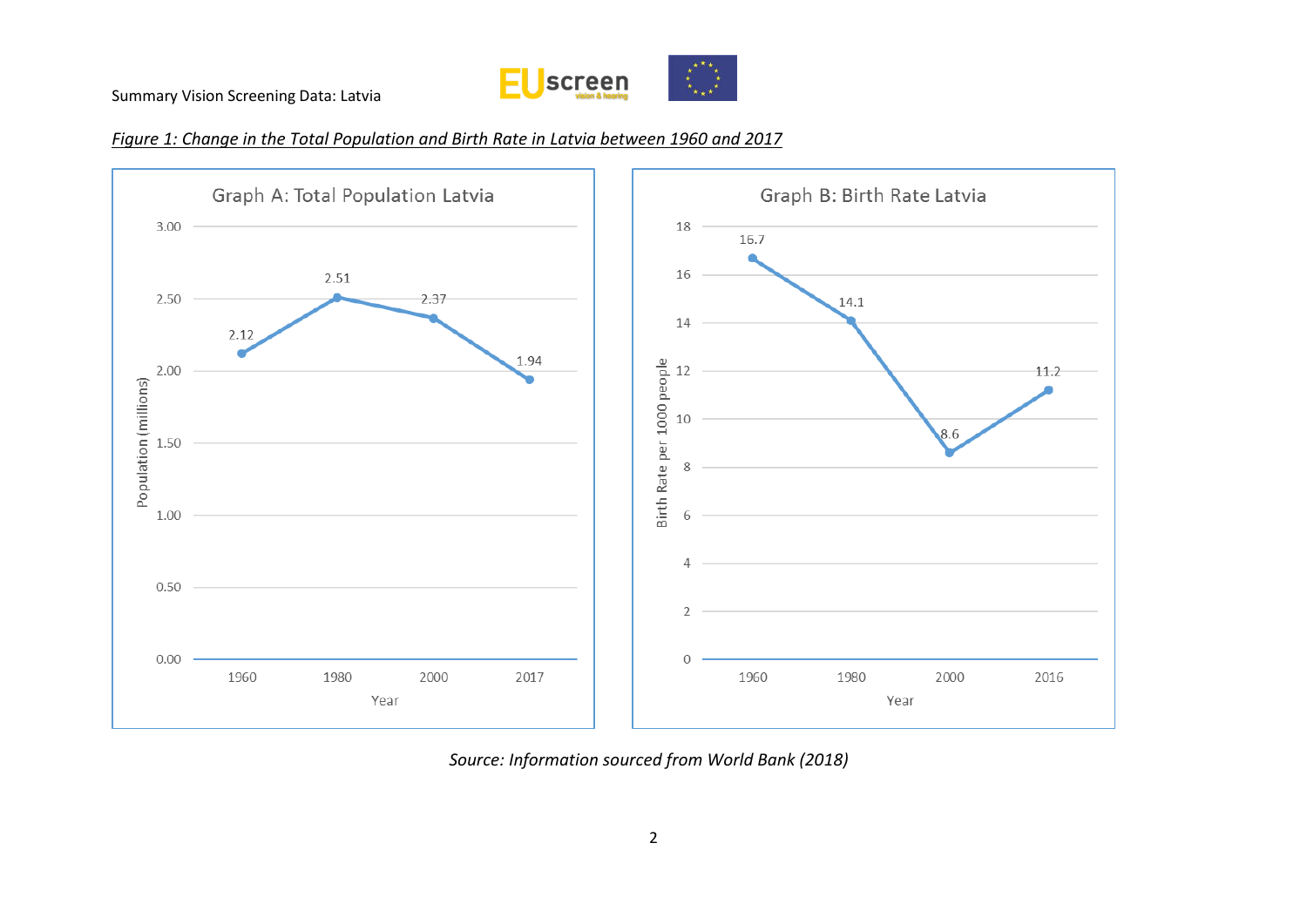



#### <span id="page-8-0"></span>**4 Vision Screening Commissioning and Guidance**

In Latvia, state-funded vision screening was introduced in 2013. It is embedded into a general preventative child healthcare screening system, the content of which is decided upon by the Ministry of Health in collaboration with healthcare professionals from the National Health Service and the professional body for ophthalmologists.

Vision screening is organised nationally, with no regional variation between protocols. In Latvia, the government pays for preventive eye examinations for each child, from birth to the year of reaching adulthood.

Vision screening guidelines are detailed in general national health screening guideline documentation. Vision screening for children is recommended at the age between 13 to 24 months, between 3 to 4 years, before attending school and again at the age of 6 to 7 years.

Since the restoration of independence in 1991, vision screening has been nationally implemented and since then the vision screening programme has not changed. The vision screening programme guidance is revisited dependent upon necessity or submitted proposals. Any revisions are decided upon by the Ministry of Health, in collaboration with the healthcare professionals from within the National Health Service. This collaboration is put into place to encourage cabinet regulation and state government adoption. There is no special budget for revisions. In December 2017 a group of paediatric Ophthalmologists from the Children's Clinical University Hospital submitted a suggestion for programme review details of which can be seen in Appendix 1.

Vision screening is conducted by ophthalmologists and general practitioners (GP) in hospitals, child healthcare centres, or private clinics. It is not known how many of these practitioners are involved in vision screening. There are other clinicians who could conduct vision screening if additional training was provided, including nurses and optometrists. Currently there is no specific training to perform vision screening, as it is part of the academic training for ophthalmologists. Every 5 years, medical professionals have to renew their medical practitioner certificate to be able to competently and independently engage in medical treatment.

The government does not provide methods of quality monitoring for vision screening and any information is collected by institutions via statistical reports of treatment within the Centre for Disease Prevention and Control (CDPC). It is not clear if there has been research conducted concerning the vision screening programme carried out in Latvia.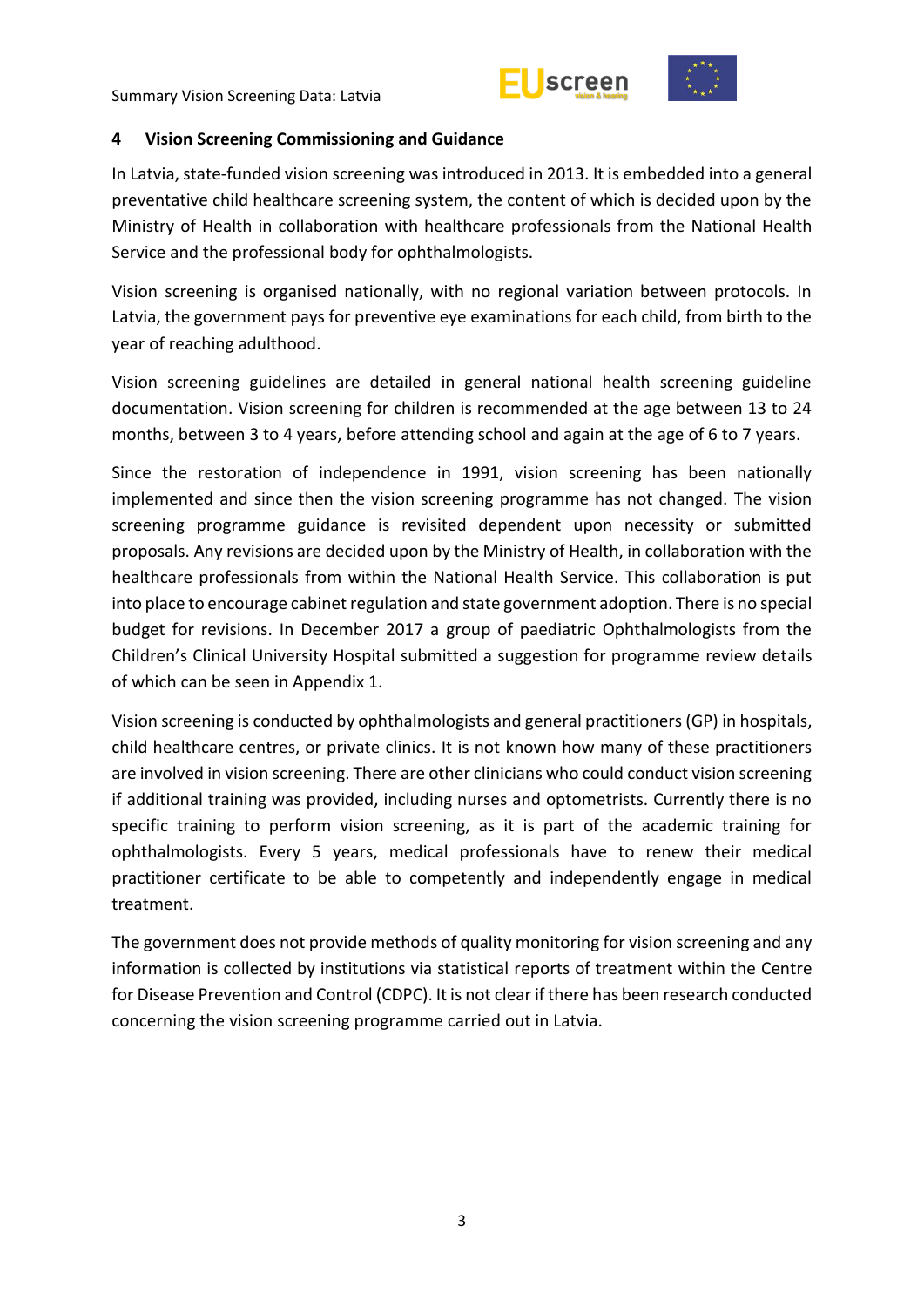



#### <span id="page-9-0"></span>**5 Screening programme**

The target conditions screened for have not been defined; however, the purpose of vision screening is to provide a general examination. The health care professionals delivering vision screening, venue for screening and tests used vary depending on the age of the child as shown in Tables 1, 2 and 3 respectively. Specific details of the screening offered within each age group are described more fully in sections 5.1 to 5.4 below.

#### <span id="page-9-1"></span>*5.1 Vision screening - Preterm babies*

It is not clear what eye screening tests are performed in preterm babies up to the age of 3 months. It is not clear what the sequence of these tests might be, or the pass criteria used for each test used. Any tests that are performed are conducted by an ophthalmologist in a hospital.

#### <span id="page-9-2"></span>*5.2 Vision screening - Birth to 3 months*

Vision screening takes place at child healthcare centres, or at the GP practice, by a neonatologist, GP, paediatrician, or ophthalmologist. The vision screening tests conducted at this age include Bruckner test to assess for presence of strabismus, red reflex test, Hirschberg test, eye motility, cover/uncover test. Retinoscopy, slit lamp examination and ophthalmoscopy are performed under full cycloplegia.

If any of these tests show abnormalities, then they are referred to the Children's Clinical University Hospital Eye Disease Clinic.

#### <span id="page-9-3"></span>*5.3 Vision screening - 3 months to 36 months*

In Latvia, children must have an eye examination at age of 13-24 months, 3 years and 6-7 years; this is specified in the law. Vision screening is conducted by paediatricians, ophthalmologists or a GP and this takes place at the GP practice or ophthalmological clinic. There are no defined criteria for what vision screening tests should be conducted in this age group. These tests and normative responses include:

- Bruckner test for presence of manifest strabismus and red reflex test. Normal reflexes should be the same bright, size in both eyes.
- Visual acuity (VA) with Cardiff or Teller cards at distance 100 or 50 cm, monocular and binocular condition. The test is passed if the VA is similar in both eyes.
- $\bullet$  At 3 months of age VA should be 0.06-0.07 decimal (0.06 decimal = 1.22 logMAR, 6/95 Snellen), at 6 months 0.2 decimal (0.70 logMAR, 6/30 Snellen), 12 months 0.2-0.3 decimal (0.2 decimal = 0.70 logMAR, 6/30 Snellen). At 36 months 0.2-0.6 decimal or better (0.2 decimal = 0.70 logMAR, 6/30 Snellen). The test is passed if there is no difference between two eyes (two test lines) or the VA corresponds to the age of the child as outlined above.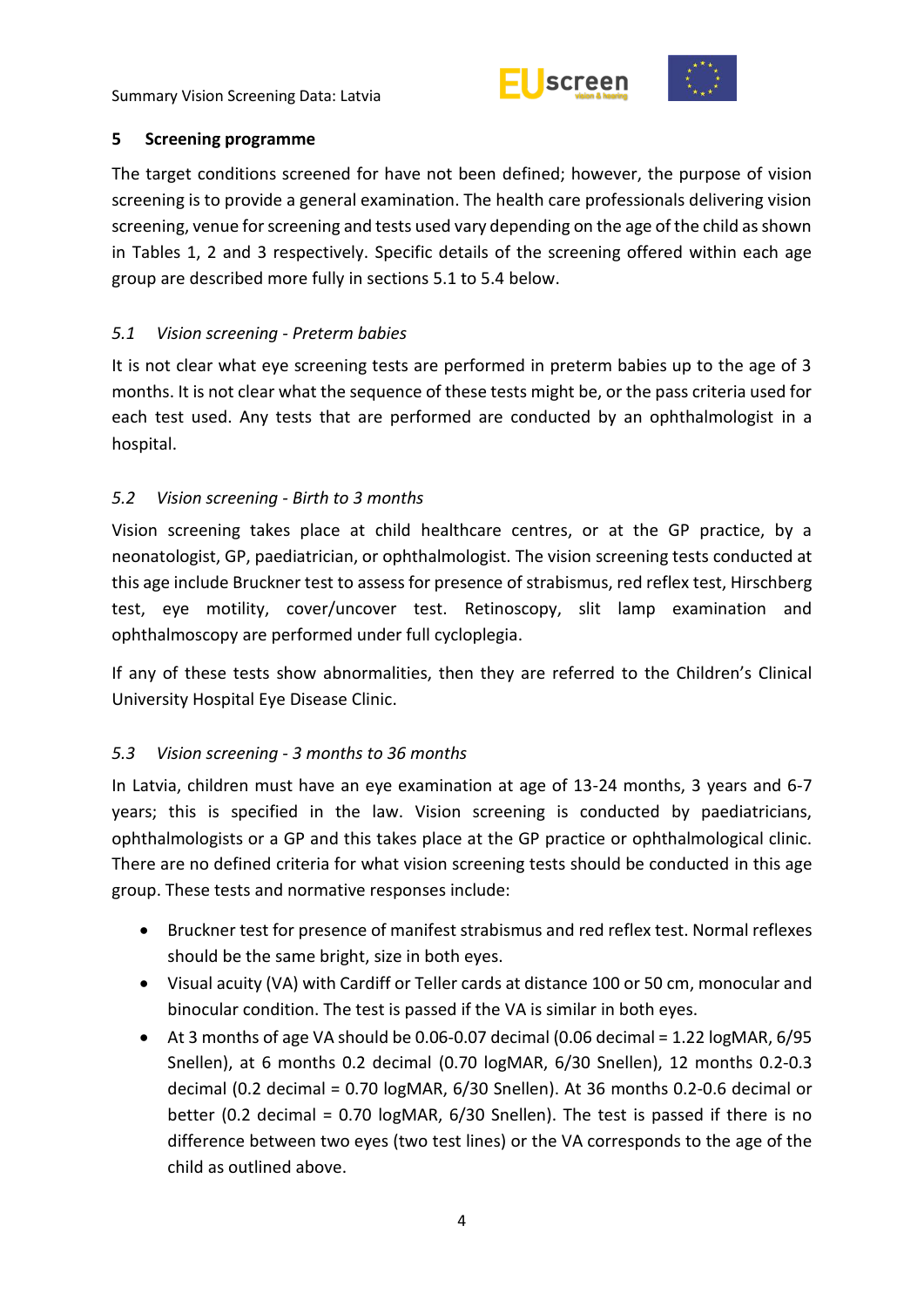



- The oriented visual field test is passed if the child observes the object (for example, toy or clinician's fingers) equally with the right and left eyes on all sides.
- Stereovision may be checked from 6 months of age (Lang I and II tests)
- Hirschberg test is passed if no manifest deviation of the eyes
- The cover/uncover test is passed if child has orthophoria
- The eye motility test is passed if the child's eye muscles work symmetrically, with no muscle paralysis.
- Convergence test is passed if near point of convergence is 6-10 cm and recovery point of convergence is 12-15 cm.

The screening is passed if the specialist does not find abnormalities. It is not known how many inconclusive or abnormal test results necessitate referral for further examination.

#### <span id="page-10-0"></span>*5.4 Vision screening - 36 months to 7 years*

There are no specific guidelines concerning which vision screening tests should be conducted on children aged 36 months to 7 years.

- Bruckner test for presence of manifest strabismus and red reflex test. Normal reflexes should be the same bright, size in both eyes.
- VA with Cardiff or Teller cards (at age of 36 months if child does not understand another test) with LEA tests (symbols, numbers), "E" test, Landolt "C" at the 3-6 m and 0.4 m. The test passed if VA is similar in both eyes and within normative expected responses as follows:
	- $\circ$  At age of 36 months children visual acuity is 0.2-0.6 decimal or better (0.2 decimal =  $0.7$  logMAR,  $6/30$  Snellen), at age of 4-5 years 0.5-0.9 decimal (0.5 decimal = 0.3 logMAR, 6/12 Snellen) or more, at age of 8 years 0.9-1.0 decimal or better (0.9 decimal = 0.05 logMAR, 6/7 Snellen)
	- o The test passed if there is no difference between two eyes (two test lines) or if VA corresponds to the age of the child as outlined above.
- Visual field test by confrontation method, passed if the child observes the object that the specialist is showing equally monocularly with the right and left eyes on all sides.
- Stereovision can be measured by Titmus Fly, Animals, Rings test, TNO test, Lang I and II tests, Two-Pencil test
- Hirschberg test no observed deviation of the eye/s
- Cover/uncover test passed if child has orthophoria only
- Eye motility test passed if a child's eye muscles work symmetrically, no muscle paralysis.
- Convergence test passed if child near point of convergence is 6-10 cm and recovery point of convergence is 12-15 cm.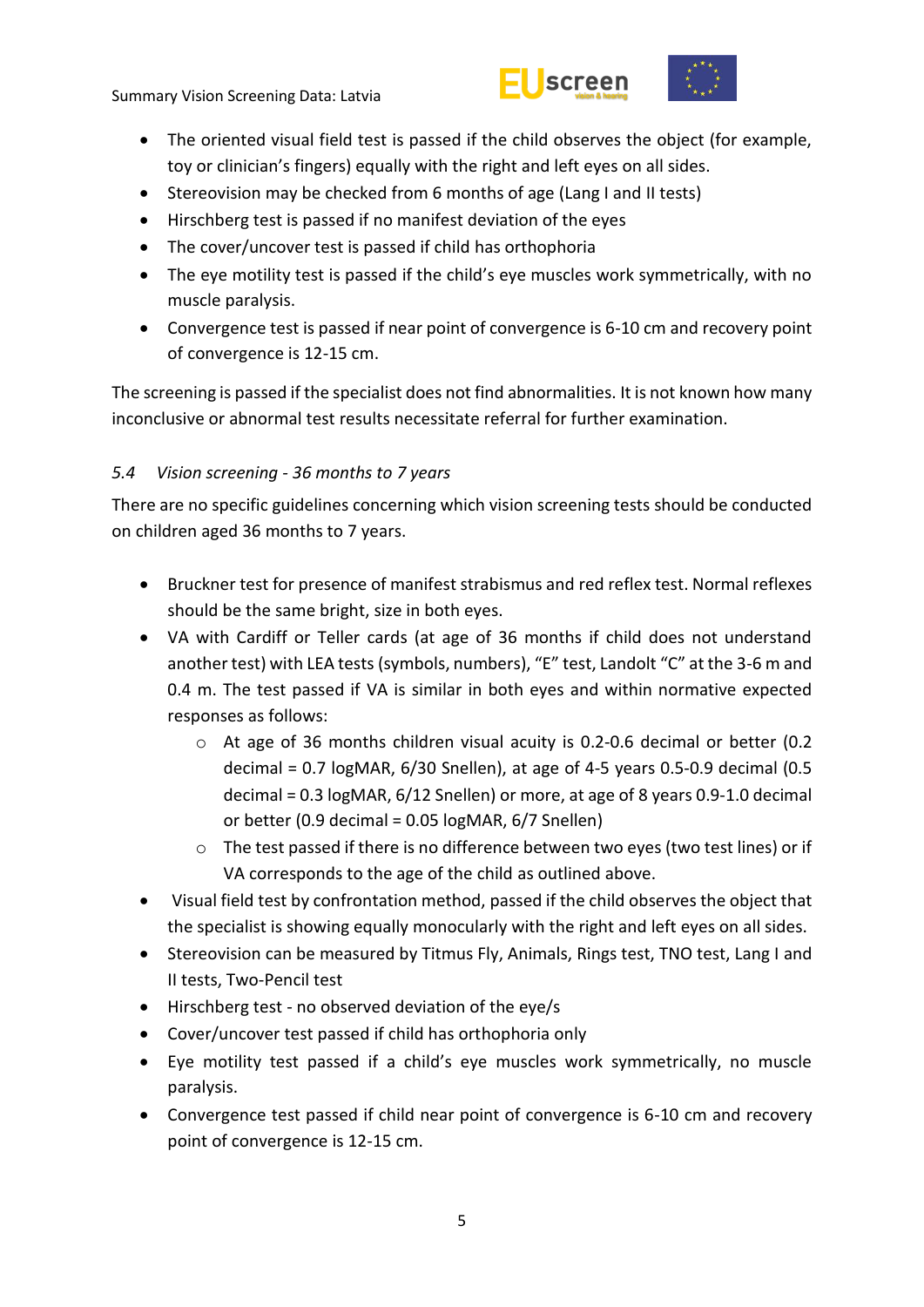



Tests passed if the specialist does not find abnormalities. Vision screening is conducted by paediatricians, ophthalmologists, or a GP and this takes place at the GP practice or ophthalmological clinic. It is not known how many inconclusive or abnormal test results necessitate referral for further examination.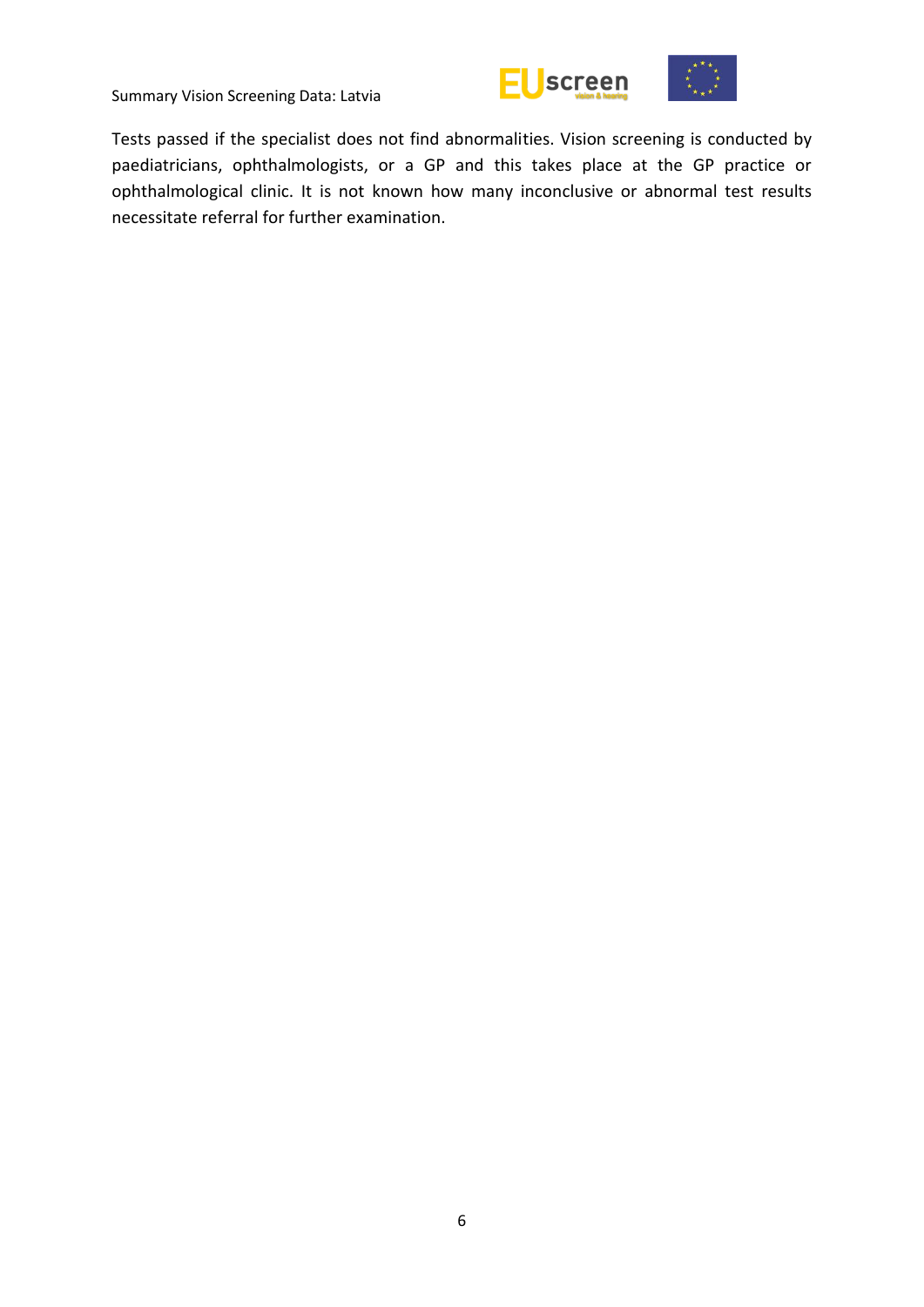

**Table 1:** Healthcare professionals who conduct vision screening in each age group

| Table 1        | Neonatologist      | Paediatrician | Ophthalmologist | <b>GP</b>      |  |
|----------------|--------------------|---------------|-----------------|----------------|--|
| Preterm babies | Not specified (NS) | <b>NS</b>     | <b>NS</b>       | <b>NS</b>      |  |
| 0 to 3 months  | ✓                  | ✓             | ✓               | $\pmb{\times}$ |  |
| 3 to 36 months | $\pmb{\times}$     | ✓             | ✓               | ✓              |  |
| 3 to 7 years   | $\pmb{\times}$     | ✓             | ✓               | ✓              |  |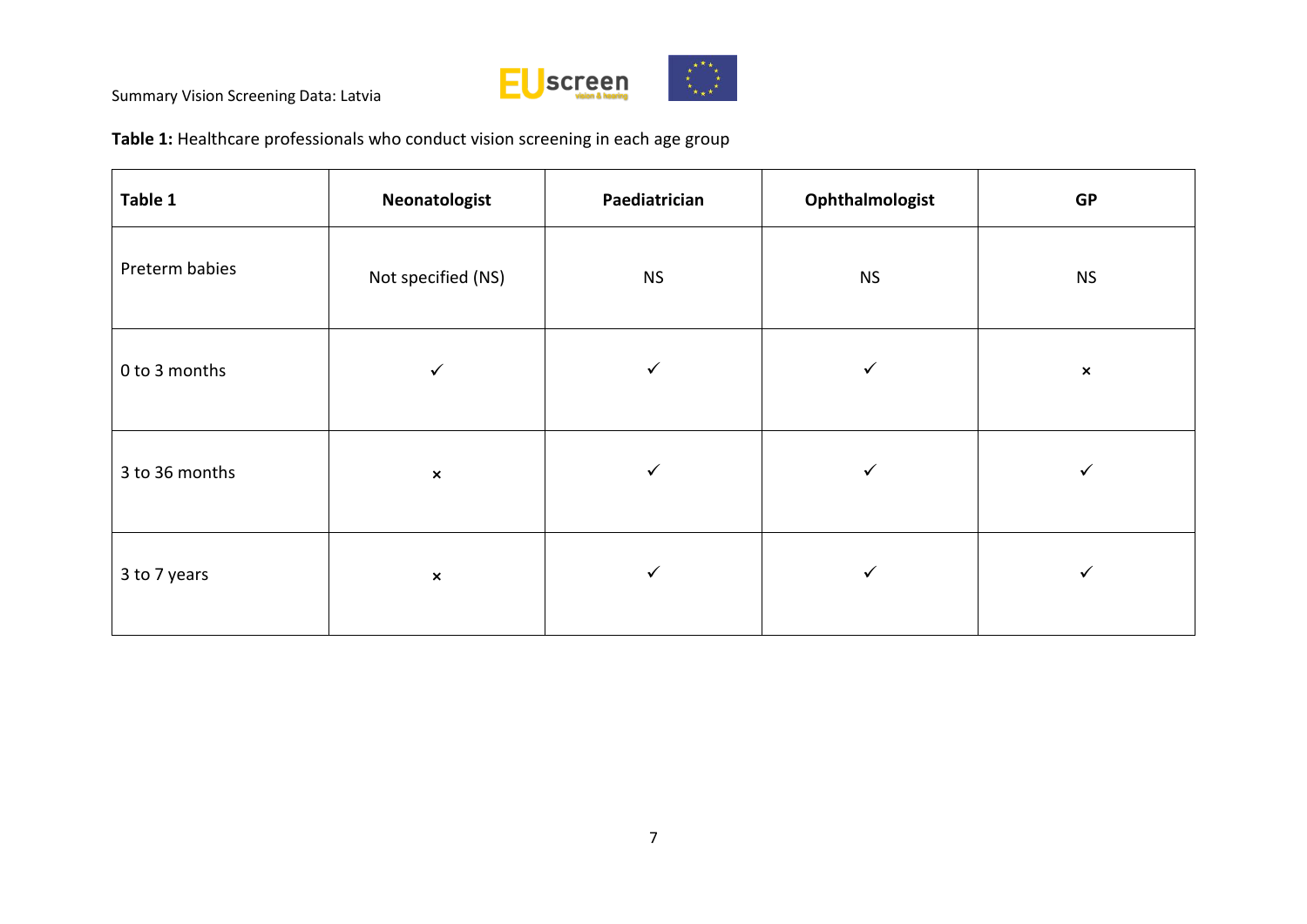

**Table 2:** Vision screening tests used in vision screening for each age group

| Table 2        | Eye<br>examination | <b>RR</b>    | EM           | <b>Hirschberg</b> | Cover/<br>uncover | visual field   | <b>VA</b>      | <b>Stereopsis</b> | Conv           |
|----------------|--------------------|--------------|--------------|-------------------|-------------------|----------------|----------------|-------------------|----------------|
| Preterm babies | <b>NS</b>          | <b>NS</b>    | <b>NS</b>    | <b>NS</b>         | <b>NS</b>         | <b>NS</b>      | <b>NS</b>      | <b>NS</b>         | <b>NS</b>      |
| 0 to 3 months  | $\pmb{\times}$     | $\checkmark$ | $\checkmark$ | $\checkmark$      | $\checkmark$      | $\pmb{\times}$ | $\pmb{\times}$ | $\pmb{\times}$    | $\pmb{\times}$ |
| 3 to 36 months | $\checkmark$       | $\checkmark$ | $\checkmark$ | $\pmb{\times}$    | $\checkmark$      | $\checkmark$   | $\checkmark$   | $\checkmark$      |                |
| 3 to 7 years   | $\checkmark$       | $\checkmark$ | $\checkmark$ | $\checkmark$      | $\checkmark$      | $\checkmark$   | $\checkmark$   | $\checkmark$      | $\checkmark$   |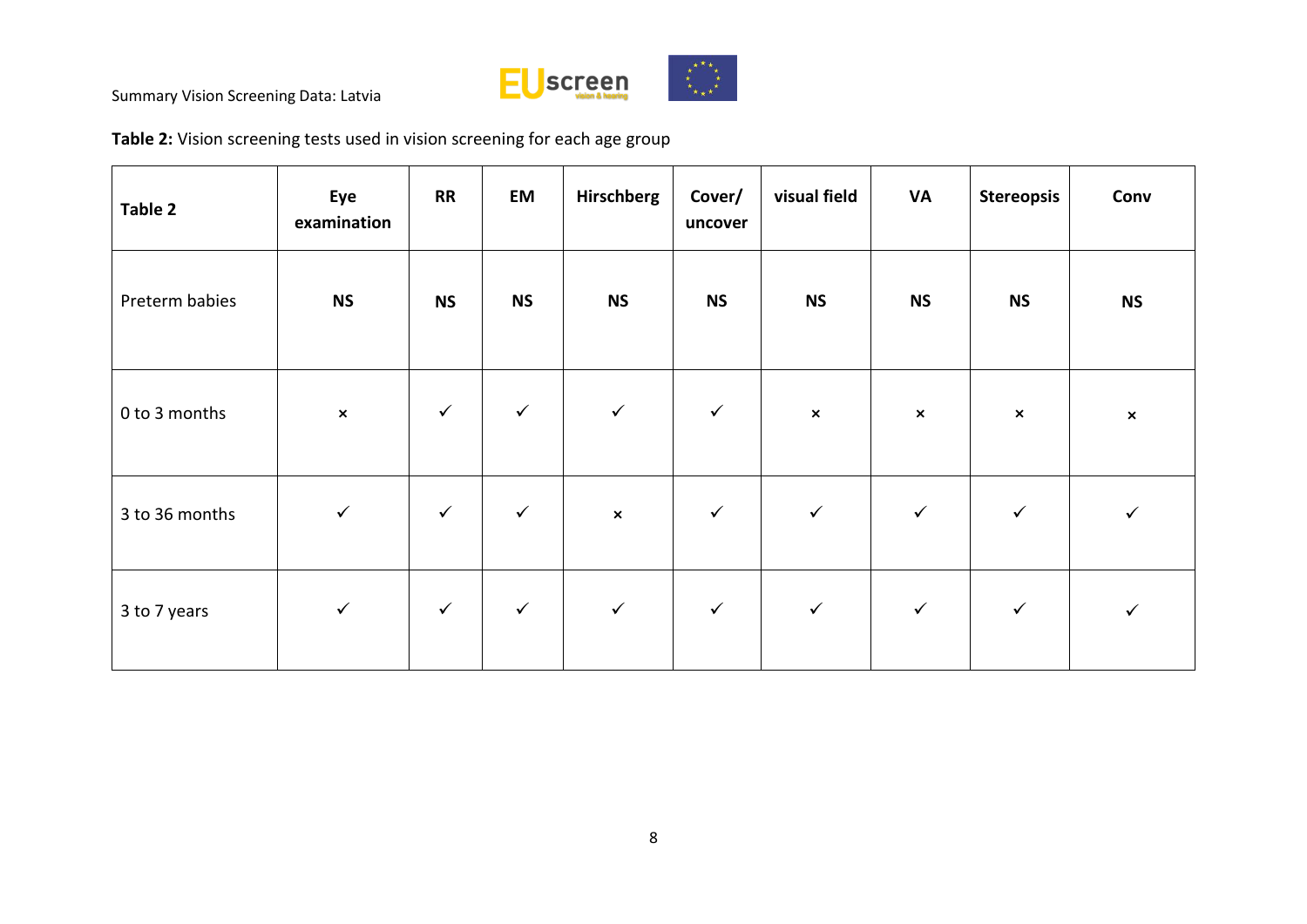

**Table 3:** Location of vision screening for each age group

| Table 3        | Hospital       | <b>GP practice</b> | <b>Child healthcare centre</b> | <b>Ophthalmology clinic</b> |
|----------------|----------------|--------------------|--------------------------------|-----------------------------|
| Preterm babies | ✓              | $\pmb{\times}$     | $\pmb{\times}$                 | $\pmb{\times}$              |
| 0 to 3 months  | $\pmb{\times}$ | ✓                  | ✓                              | $\boldsymbol{\mathsf{x}}$   |
| 3 to 36 months | $\pmb{\times}$ | ✓                  | $\pmb{\times}$                 | ✔                           |
| 3 to 7 years   | $\pmb{\times}$ | ✓                  | $\pmb{\times}$                 | ✓                           |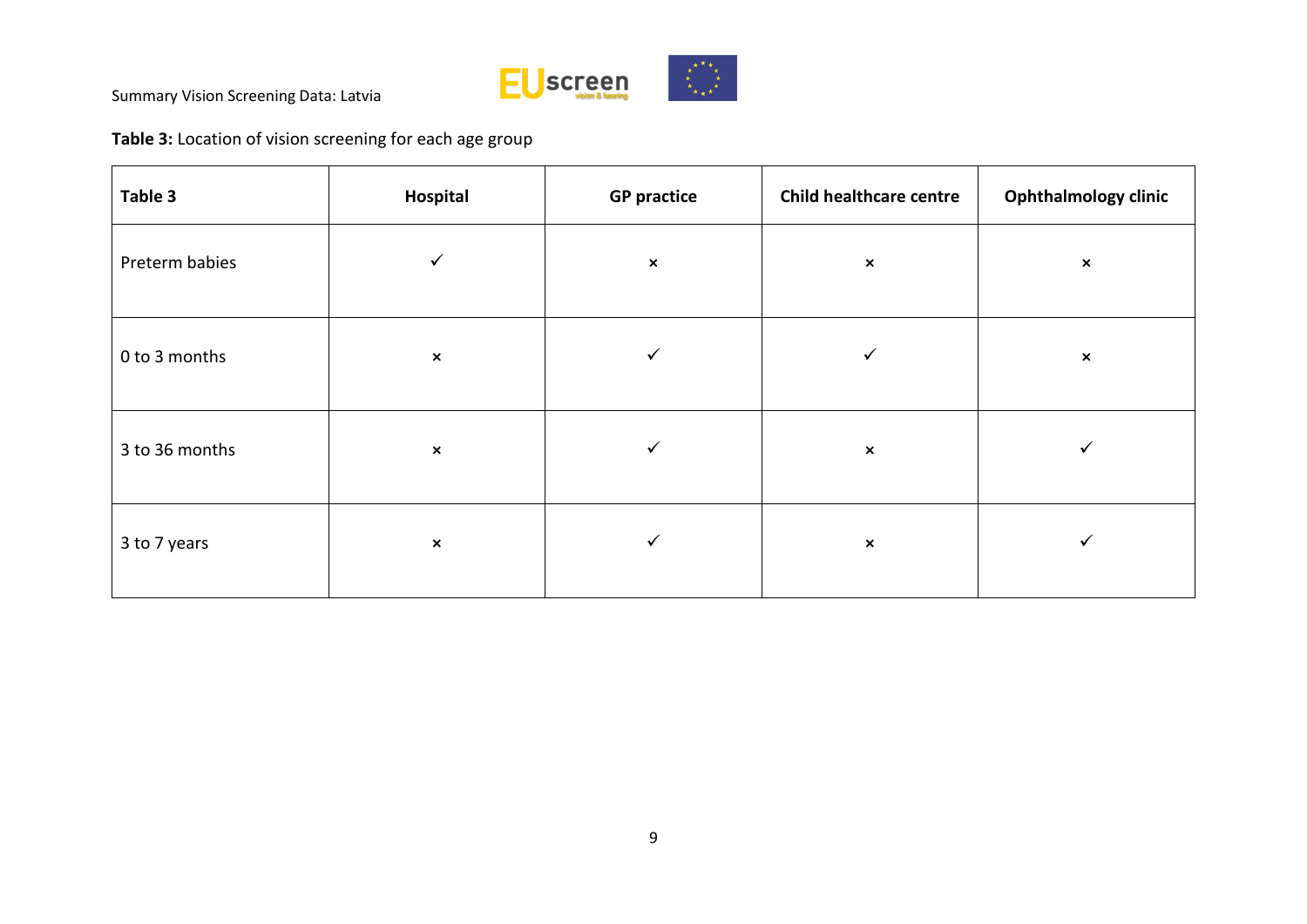



#### <span id="page-15-0"></span>**6 Automated Screening**

Automated vision screening is achieved using handheld, portable devices designed to detect presence of refractive error in infants from 6 months of age. It provides objective results and is used to detect amblyopic risk factors. This differs from other methods used to screen children for amblyopia which focus on detection of the actual condition and the resulting visual loss. There is no automated vision screening conducted in Latvia.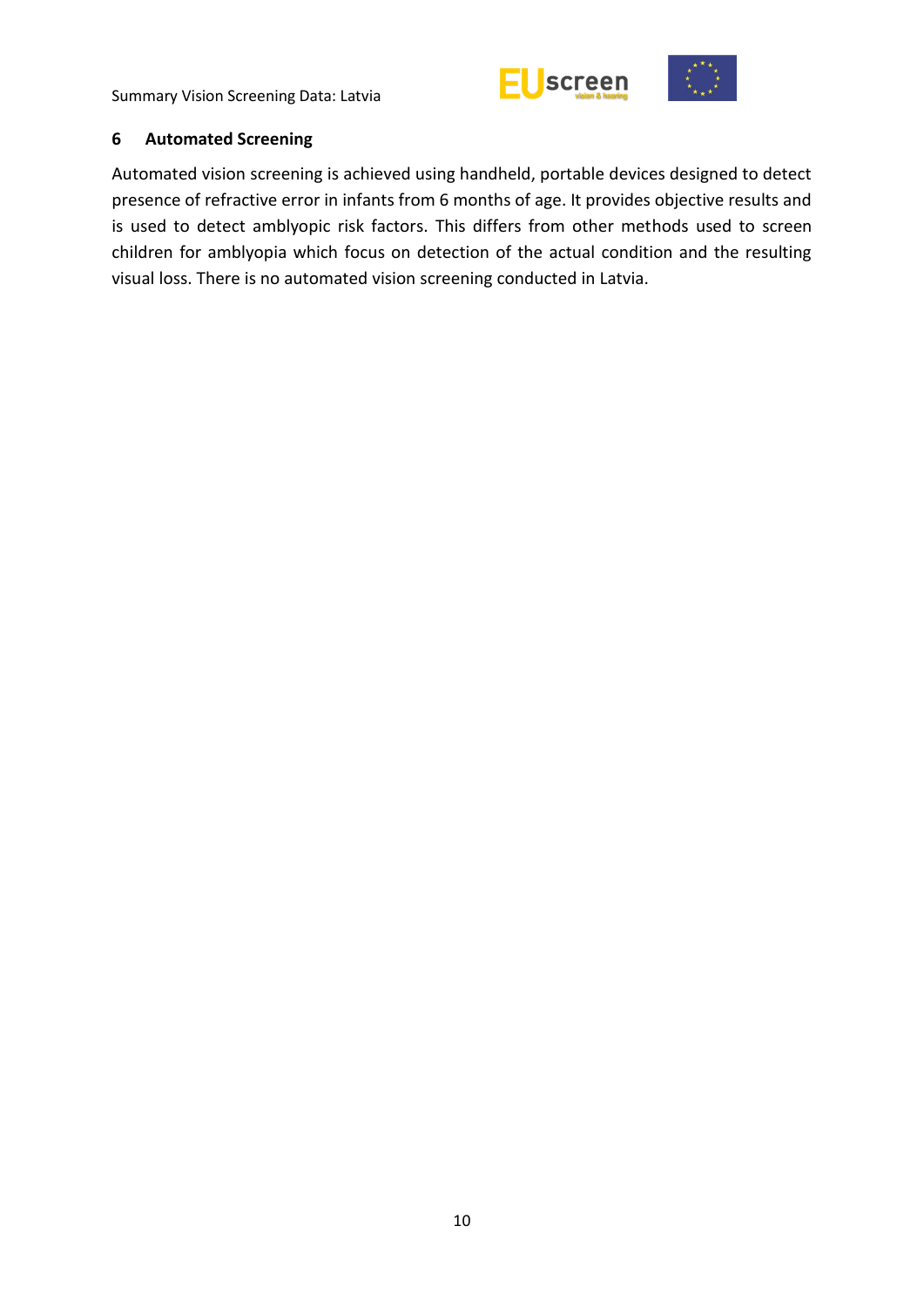



#### <span id="page-16-0"></span>**7 Provision for Visually Impaired**

At the end of 2017, there were 478 patients on the visually impaired list (the list is kept in the Children's Clinical University Hospital Eye Disease Clinic). Every year the number of patients is updated. Children with vision problems go to specialised kindergartens. One such specialised kindergarten is located in Riga (Sapnudarzs). Families from other cities can leave their children for the whole week and pick them up for the weekend. Children are given five meals a day, morning and evening classes. After graduating from kindergarten (6-7 years old), children with visual problems can enrol in a specialised (Strazdumuizas) secondary school.

The costs per child for these schools is not available. The state pays for the prescription and purchase of optical appliances for the correction of VA deficits in these children and the also provides support for certain devices for vision correction. The costs for all children in 2016 are shown in Table 4.

| Name of the vision correction device                                                 | <b>Delivered quantity</b> | <b>Euros</b> |
|--------------------------------------------------------------------------------------|---------------------------|--------------|
| Eyeglass frames (stainless steel, plastic, for<br>children with special needs)       | 1,690                     | 16,278,30    |
| Plastic lenses for glasses (spherical, toric,<br>bifocal, progressive, photochromic) | 3,517                     | 34,333,47    |
| Contact lenses (soft (spherical, toric), rigid gas<br>permeable)                     | 929                       | 15,004,31    |
| Special contact lenses for infants and children<br>up to five years of age           | 12                        | 2,788,80     |
| <b>Total</b>                                                                         |                           | 68,404,88    |

**Table 4:** Cost of optical correction in schools for visually impaired children in 2016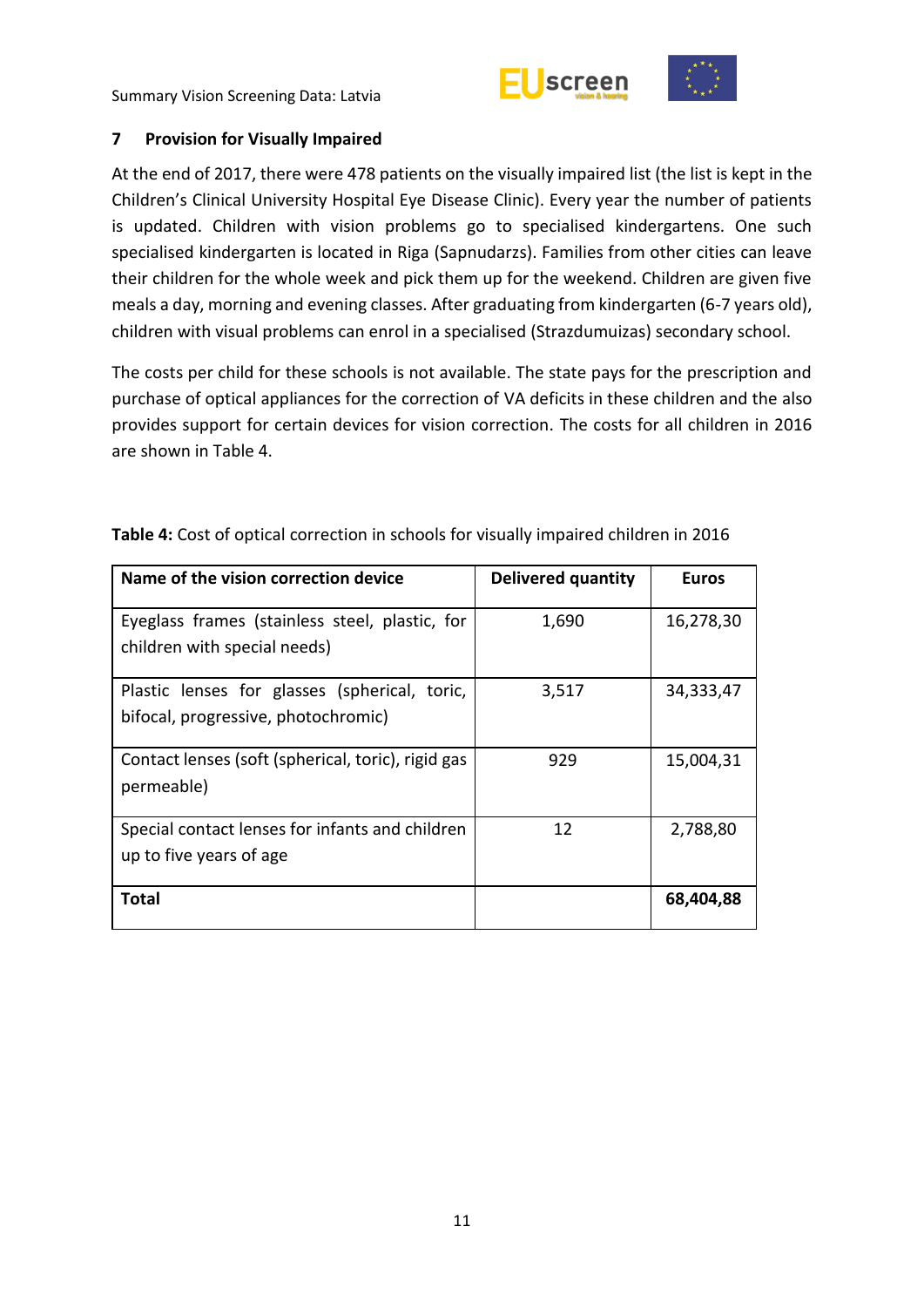



#### <span id="page-17-0"></span>**8 Knowledge of existing screening programme**

#### <span id="page-17-1"></span>*8.1 Prevalence/Diagnosis*

There is no data collected and available relating to the prevalence of amblyopia and/or strabismus in Latvia.

#### <span id="page-17-2"></span>*8.2 Coverage*

All children (100%) in the target group from 0 to 6 years of age are eligible to attend vision screening. In 2016 there were 169,296 eligible children. The GP invites the child for vision screening, this is done during the regular visits to the family doctor. There is no data collected and available relating to the coverage and treatment success of vision defects in Latvia. However, it is estimated that approximately half of newborn babies do not utilise the ophthalmologist consultation and only a third of children attended vision screening in older age groups.

#### <span id="page-17-3"></span>*8.3 Screening evaluation*

There is no data relating to the number of false positive referrals, false negative referrals, positive predictive value, sensitivity of screening, or specificity of screening in Latvia.

#### <span id="page-17-4"></span>*8.4 Treatment success*

Ophthalmologists are the only professionals in Latvia that prescribe glasses to children under the age of 7 years; glasses, patching, strabismus surgery and cataract surgery are all used in Latvia. All eligible children are offered treatment. Children are sent for treatment in the Children's Eye Diseases clinic in the Children's University Hospital. Here, children are treated for congenital and paediatric glaucoma with operative therapy by a glaucoma surgeon. Refraction, amblyopia and follow up is done by a paediatric ophthalmologist.

Preoperative examination and postoperative follow up is done by a paediatric ophthalmologist, cataract extraction with or without Intraocular lens (IOL) implantation is done by cataract and vitreous retinal surgeon. Strabismus operations are done by paediatric ophthalmologists in Children's Hospitals. In Latvia, operations are performed for strabismus in children and for adults. For strabismic children treatment for amblyopia always comes first, with glasses and patching. Children are prescribed glasses if they have refractive error and need them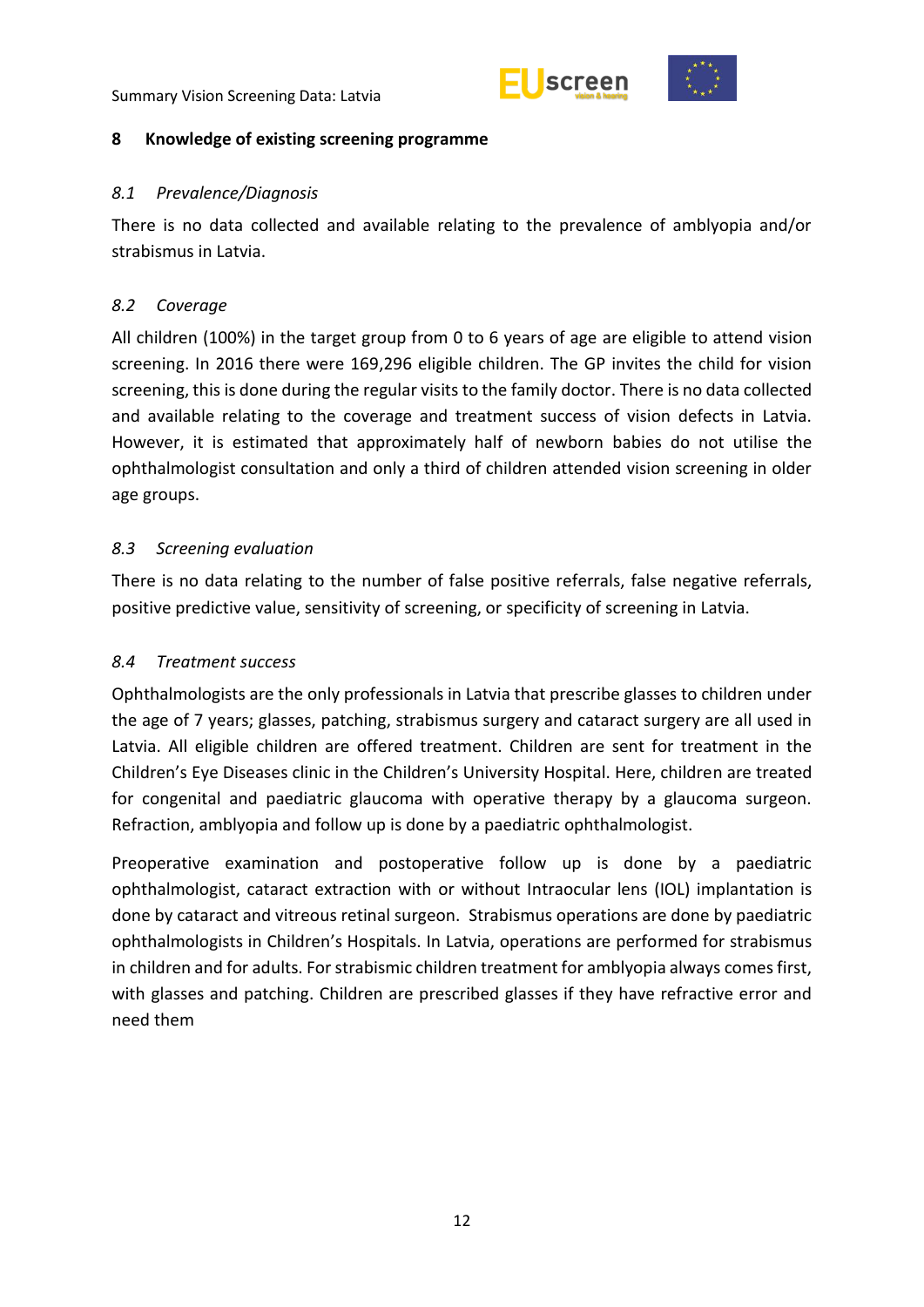



#### <span id="page-18-0"></span>**9 Costs of vision screening in children**

#### <span id="page-18-1"></span>*9.1 Cost of vision screening*

The salary costs and other payments for healthcare services are calculated by taking into account average salary costs per month for doctors and functional specialists, this is 1,125.00 Euros.

The costs of training are described as:

- To qualify as an optometrist, specialists need to study for three years at bachelor level and two years at Masters level. The total cost of educations is 10,000 Euros (6,000 Euros for the bachelor degree and 4,000 Euros for the Masters degree).
- Training costs for a medicine degree lasting 6 years is dependent on the university; but this can vary from 2,820 Euros to 3,600 Euros per year. Ophthalmological residency lasts 4 years and vary from 3,000 Euros to 5,120 Euros per year. Ophthalmologist costs vary from 28,920 Euros to 42,080 Euros.
- Training costs for GPs can cost up to 36,960 Euros.

It is not known how much it costs to train other clinicians who carry out vision screening from leaving secondary education to qualification.

The total screening costs per year for vision screening is estimated at 527,600 Euros, this is approximated to 19 Euros per child. A vision examination during screening, for one child, costs 9.69 Euros, 40% of which goes to doctor. The salary will depend on how many patients the doctor examines. In Latvia, vision screening is free of charge for parents. There are no penalties for non-attendance or reward for attending vision screening. Before attending any educational institutions (kindergarten or school), parents have to submit copies of their child's documents and medicine card which needs to document information about the child's health. There are large waiting lists (up to 150 days) and therefore children are not always seen before they attend kindergarten or school.

#### <span id="page-18-2"></span>*9.2 Cost of treatment for amblyopia*

There is no data available regarding the costs of treating children with amblyopia.

#### <span id="page-18-3"></span>*9.3 Cost of Treatment for strabismus*

There is no data available regarding the costs of treating children with strabismus.

#### <span id="page-18-4"></span>*9.4 Cost of treatment for cataract*

There is no data available regarding the costs of treating children with cataract.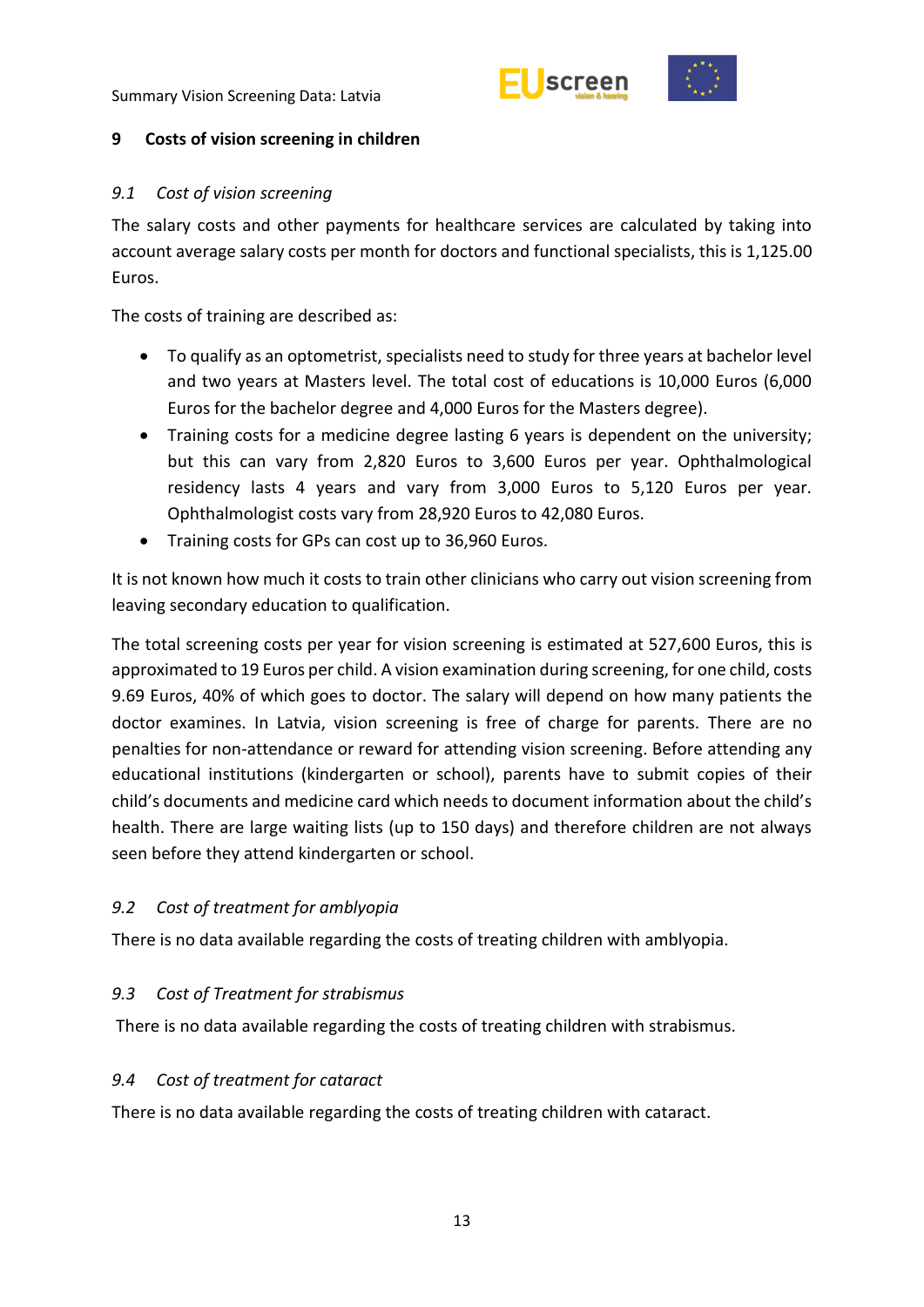



#### <span id="page-19-0"></span>**10 References**

The World Bank (2018a). Population, total | Data. [online] Available at: https://data.worldbank.org/indicator/SP.POP.TOTL?locations=LV [Accessed 19 December 2018].

The World Bank. (2018b). Birth rate, crude (per 1,000 people) | Data. [online] Available at: https://data.worldbank.org/indicator/SP.DYN.CBRT.IN?locations=LV [Accessed 19 December 2018].

The World Bank. (2018c). Population density (people per sq. km of land area) | Data. [online] Available at: https://data.worldbank.org/indicator/EN.POP.DNST?locations=LV [Accessed 19 December 2018].

The World Bank. (2018d). Mortality rate, infant (per 1,000 live births) | Data. [online] Available at: https://data.worldbank.org/indicator/SP.DYN.IMRT.IN?locations=LV [Accessed 19 December 2018].

The World Bank. (2018e). Life expectancy at birth, total (years) | Data. [online] Available at: https://data.worldbank.org/indicator/SP.DYN.LE00.IN?locations=LV [Accessed 26 Nov. 2018].

The World Bank. (2018f). Death rate, crude (per 1,000 people) | Data. [online] Available at: https://data.worldbank.org/indicator/SP.DYN.CDRT.IN?locations=LV [Accessed 19 December 2018].

World Health Organisation (WHO). (2016a). Health Infrastructure - Data by country. [ONLINE] Available at: http://apps.who.int/gho/data/view.main.30000. [Accessed 19 December 2018].

World Health Organisation (WHO). (2016b). Countries, Latvia. [ONLINE] Available at: http://www.who.int/countries/lva/en/. [Accessed 19 December 2018].